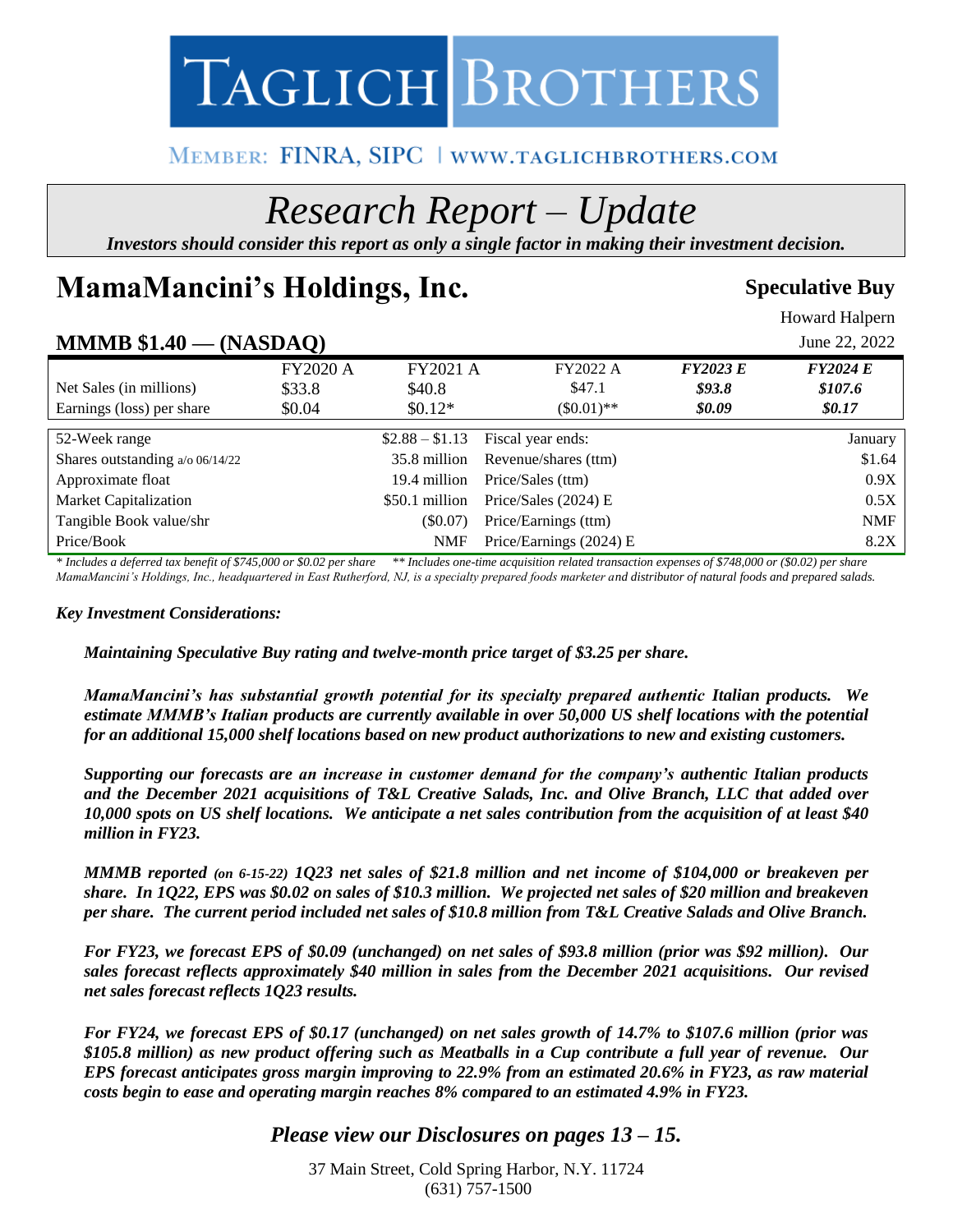#### *Appreciation Potential*

**Maintaining Speculative Buy rating and twelve-month price target of \$3.25 per share.** Our rating reflects the substantial growth potential for the company's specialty prepared authentic Italian products. We estimate MMMB's Italian products are available in at least 50,000 US shelf locations, which should grow through our forecast period. Growth should be supported by the company's receipt of new authorizations representing approximately 15,000 new spots on retailer shelves from national accounts, club stores and large regional retailers.

Our rating and forecasts should be supported by the December 2021 acquisitions of T&L Creative Salads, Inc. and Olive Branch, LLC. In FY23, those acquisitions should contribute at least \$40 million in net sales and have a positive impact on operating income through our forecast period. Total consideration paid for the acquisitions was approximately \$14 million from a combination of cash on hand from MMMB, a promissory note to the principals of the companies acquired, and an acquisition related note from M&T Bank.

**Our 12-month price target of \$3.25 per share implies shares could more than double over the next twelve months.** According to finviz (a/o 6/21/22), the average forward P/E multiple for companies in the Packaged and Distribution Food sectors is 22X (prior was 22.4X). The company's forward P/E multiple is 8.2X (unchanged). We believe investors are likely to accord the sector valuation multiple based on our earnings growth forecast of 88.9% for FY24. We applied a 22X (prior was 22.4X) multiple to our FY24 EPS forecast of \$0.17 (unchanged), discounted for execution risk, to obtain a year-ahead value of approximately \$3.25 per share.

MamaMancini's Holdings, Inc. valuation improvement is contingent upon quarterly net sales growth, expense leverage, cash earnings, and sustained annual profitability. We forecast MMMB to generate operating profits in FY23 and FY24 and produce cash earnings of \$7.6 million in FY24, up from our FY23 cash earnings projection of \$4.6 million. The company had cash earnings of \$797,000 in FY22.

**In our view this stock is suitable for risk-tolerant investors.** Net sales growth and reaching our earnings expectations for FY23/24 will depend on MMMB successfully increasing its penetration of supermarket locations and shelf placements, as well as continuing programs to increase operating efficiencies at its manufacturing facility and managing and leveraging the operations of acquisitions.

#### *Overview*

MamaMancini's Holdings, Inc., headquartered in East Rutherford, New Jersey, is a specialty prepared foods marketer and distributor of all natural, authentic Italian meatballs that contain beef, turkey, chicken, and pork combined with its homemade slow cooked Italian sauce. Additional major product categories produced and sold by the company include Italian style meatloaf, stuffed pepper filling kits, chicken parmigiana stuffed meatballs, beef and turkey parmigiana meat loaves, slow cooked marinara sauce, and gluten free slow cooked Italian style sauce and meatballs (beef and turkey). New products that have become best sellers include ready to serve dinners and singlesize pasta bowls. Entering FY23, the company has 29 different product offerings that are packaged in different sized retail and bulk packages and sold to food retailers and food distributors. The company intends to fully launch in 2H23 a meals-for-one product line that will include spaghetti and meatballs, chicken parmesan, chicken fettuccine alfredo, and sausage with pepper and onions in microwaveable 14 ounce trays with the ability to double tray capacity to 28 ounces.

The company's all natural products contain a minimum number of ingredients and are generally derived from the original recipes of Anna "Mama" Mancini. The products are aimed at appealing to health-conscious consumers who seek to avoid artificial flavors, synthetic colors and preservatives that are used in many conventional packaged foods. Dan Dougherty, the grandson of Anna 'Mama' Mancini, founded the company. Mama's recipes arrived in the US when she immigrated from Bari, Italy to Bay Ridge, Brooklyn in 1921. Her grandson developed the company's line of all natural specialty prepared, frozen and refrigerated foods that include beef, turkey, chicken and pork meatballs, all with slow cooked Italian sauce from her recipes. A trademark of the company's offerings is that they are produced with as few ingredients as possible in order to appeal to health-conscious consumers seeking to avoid artificial flavors, synthetic colors and preservatives.

#### Taglich Brothers, Inc.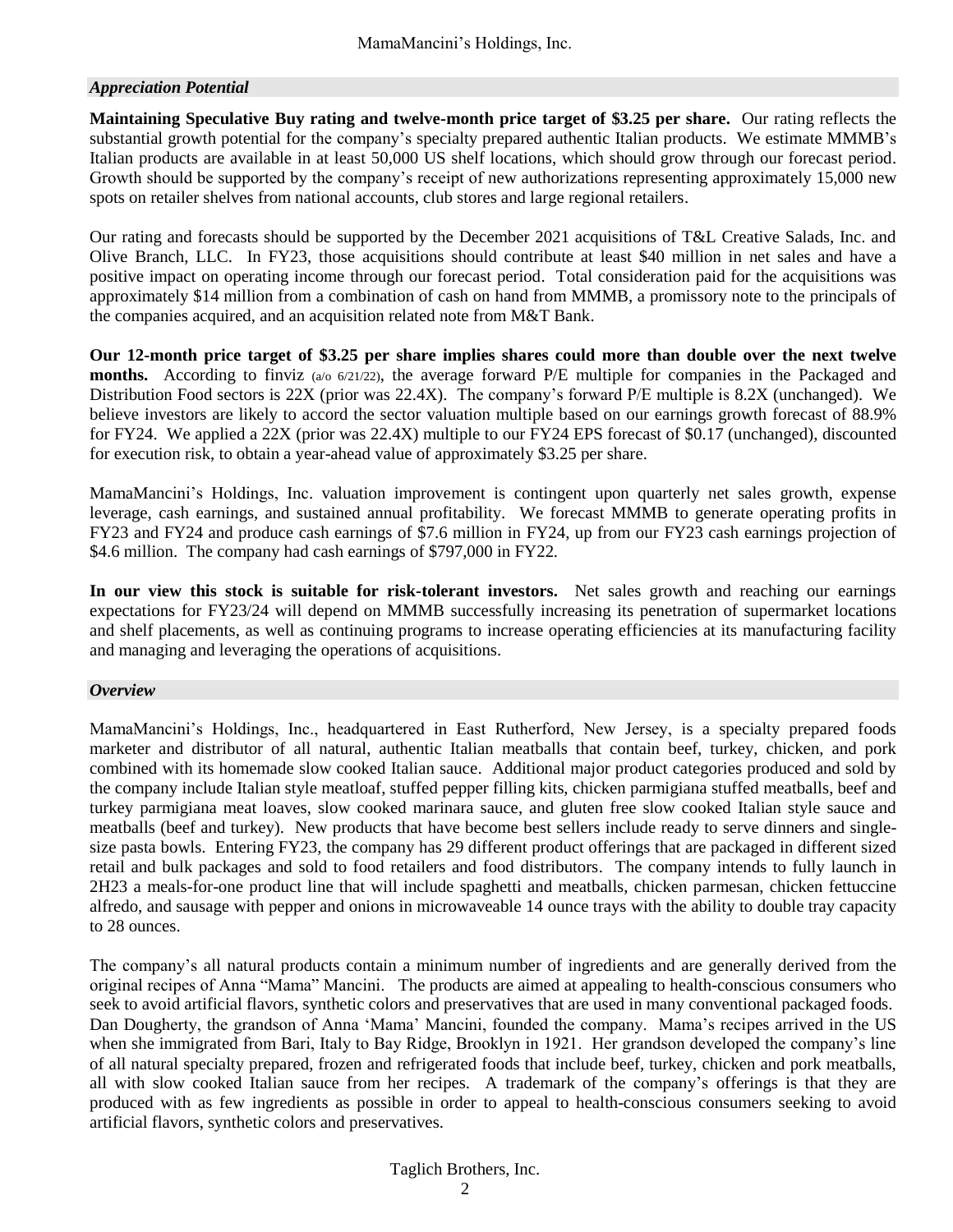On December 29, 2021, MMMB made two acquisitions, T&L Creative Salads, Inc. and Olive Branch, LLC. T&L Creative Salads offers its customers a line of chicken products, including grilled and breaded chicken breasts, chicken strips, as well as a kosher salad line. Their offerings should be expanded into MMMB's national network of retailers and Club Stores. T&L Creative Salads, through their safe quality food level 2 certified USDA facility located in Farmingdale, New York, offers salads and prepared products to over 250 delis, bagel shops, smaller retail accounts and food distributors in the New York metropolitan area.

Olive Branch sells olives, olive mixes, and savory products to a limited number of large retail customers, primarily in pre-packaged containers. Olive Branch products are manufactured at the same facility as T&L in Farmingdale, NY.

#### *Product Distribution Growth*

The Food Marketing Institute (FMI) estimates there are 38,300 supermarket locations in the US. Adding in the number of US club stores, locations selling groceries approximates 40,000 in the US.

Distribution for the company's products includes supermarkets and mass-market club store retailers, such as Sam's Club. The company's products are sold in multiple places within a supermarket, but primarily in the fresh prepared food



section, which is typically located along the perimeter of a retail or grocery location. MamaMancinis distributes (see picture above – April 2022 presentation) to retail and grocery locations, with Publix, Stop n Shop/Giant, Sam's Club and BJs locations fully penetrated. Six other supermarket stores still have significant growth opportunities in terms of location expansion. The company's aim is to develop merchandising and distribution programs with new customers such as Target (approximately 1,800 locations) and obtain full year round distribution with existing club store customers such as Costco and Sam's Club. The revenue potential could be as much as \$25 million annually if the company were to obtain full year-round distribution at Costco stores in the US. Currently, the company has limited but growing distribution in US Costco locations.

In FY23, the acquisitions of T&L Creative Salads and Olive Branch should provide MMMB with 3,000 brand new locations and over 10,000 spots on retailer shelves. Also, MMMB secured new authorizations and shipments of products into national and regional food retailers, club stores, and a distributor to a major European airline carrier, as well as the addition of T&L Creative Salads products into its existing relationships with Sam's Club.

The company aims to expand sales and deliver more products within several areas frequented by consumers within the supermarket. The areas of growth include fresh packaged meat, fresh prepared meals, hot bars, cold bars in delis, and sandwich sections of supermarkets.

Due to the COVID-19 pandemic environment, the company continues to have unanticipated delays in entering the food service and alternate market channels, which could double its market size opportunity. The company anticipates that during 2H23, significant strides should be made to enter colleges, universities, and convenient stores in the US with certain product offerings like meatballs in a cup, pasta bowls, and non-beef meat offerings.

#### *Industry Dynamics*

Consumer surveys, industry trends, and market growth indicate MamaMancini's product offerings are positioned for profitable growth through our forecast period. Consumer surveys funded by the Beef Checkoff (a producer-funded marketing and research program) show that 34.1% of consumers surveyed indicated their favorite sauce and style of meatballs is Italian meatballs with marinara sauce with 42.9% preferring 100% beef meatballs, and 57.3% willing to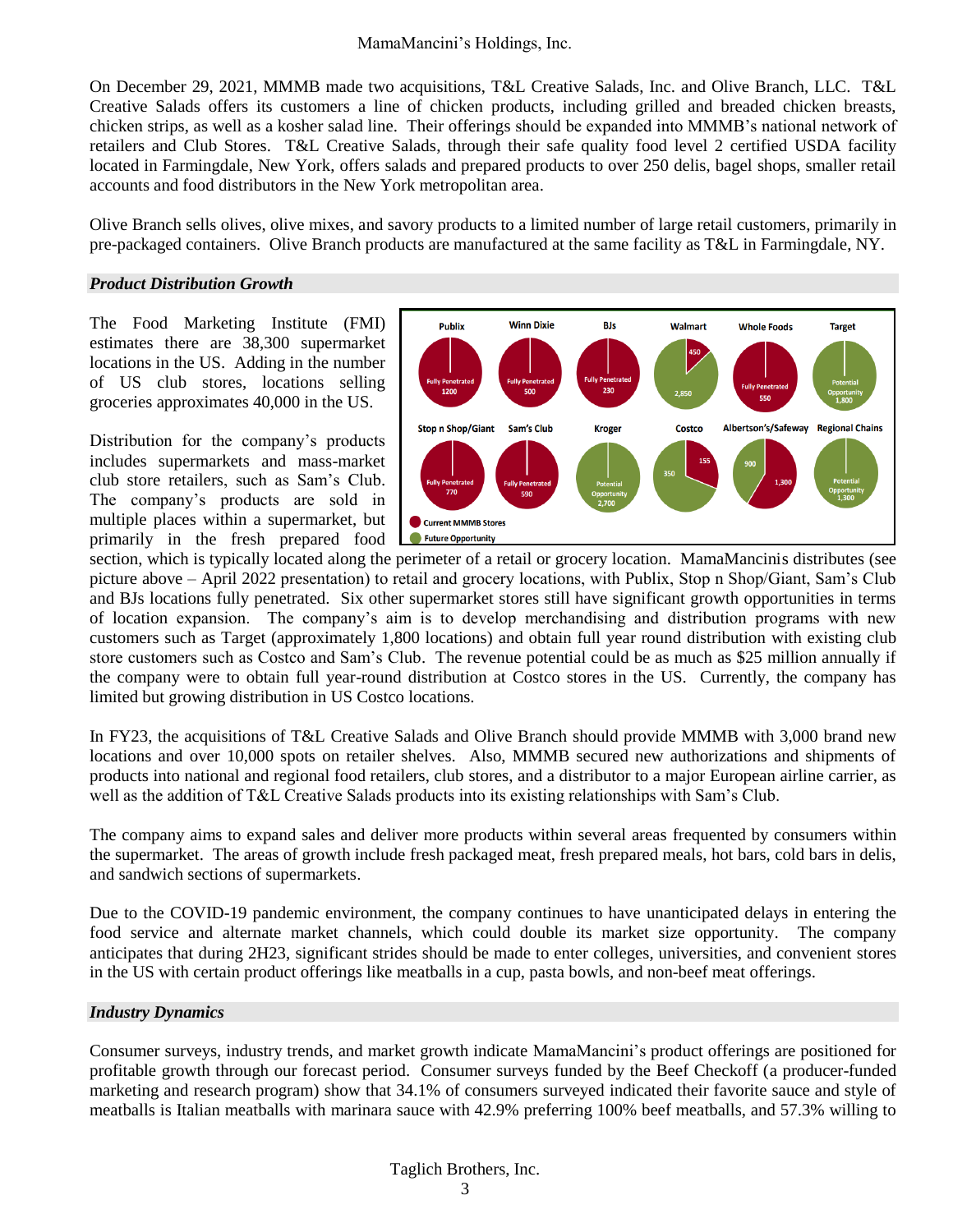buy frozen cooked or ready-to-cook meatballs from the meat department. Approximately 61.6% still prefer to make

their own meatballs from fresh ground meat.

The market for the company's specialty and prepared foods offerings of authentic Italian meatballs includes several perimeter sections of a supermarket, including deli-prepared foods, refrigerated meal kits, and the specialty section of the meat department such as the fresh hot bar (see chart at right – data from April 2022 company presentation).

In April 2022, The Business Research Company (a market research and intelligence company) published a report indicating that the global specialty foods



market should grow 7.1% to an estimated \$170.2 billion in 2022 from \$158.9 billion in 2021. By 2026, the global market is estimated to reach \$224.9 billion. Overall growth should be driven by younger people preferring at-home and healthy meals coupled with growing interest in having nutritious food for a healthy lifestyle. According to the Specialty Foods Association, they are twice as likely to plan at-home meals and give high preferences for specialty products to create interesting and healthy eating experiences.

In December 2021, IBISWorld estimated the supermarkets and grocery stores industry will grow 1.5% annually to

\$814.4 billion in 2026 from an estimated \$756.6 billion in 2020. Supermarket growth will be sustained as per capita disposable income increases and consumers continue shifting to premium, organic and all-



natural brands, as well as price increases due to inflationary pressures. If the market share holds (see product segmentation table above), fresh and frozen meats should reach \$110.8 billion in 2026, up from \$102.9 billion in 2021.

#### *Projections*

#### *Basis of Forecast*

Our forecasts reflect the two December 2021 acquisitions contributing at least \$40 million to net sales in FY23 with growth from additional customers occurring in FY24. Core MMMB growth should occur through securing recurring customer sales of products sold on QVC, the introduction of new products such as meatballs in a cup and pasta bowls, as well as new product line such as meals-for-one that will include spaghetti and meatballs, chicken parmesan, chicken fettuccine alfredo, and sausage with pepper and onions in microwaveable 14 and 28 ounce trays.

We anticipate product shelf placements on retail and grocery store shelves and deli departments increasing through FY24 stemming from the company's ability to expand into new retail and grocery locations from new and existing customers, as well as utilizing its brokers to develop merchandising strategies to expand the scope of business within existing supermarket and club store locations.

Our forecast reflects 1Q23 results and new product authorizations that could see 15,000 new spots for the company's products on retailer shelves from national accounts, club stores and large regional retailers.

We project FY23 gross margin of 20.6%, down from 25.2% in FY22 due to the lower gross margin profile of the company's two December 2021 acquisitions and the inflationary pressures on raw material and packaging costs, as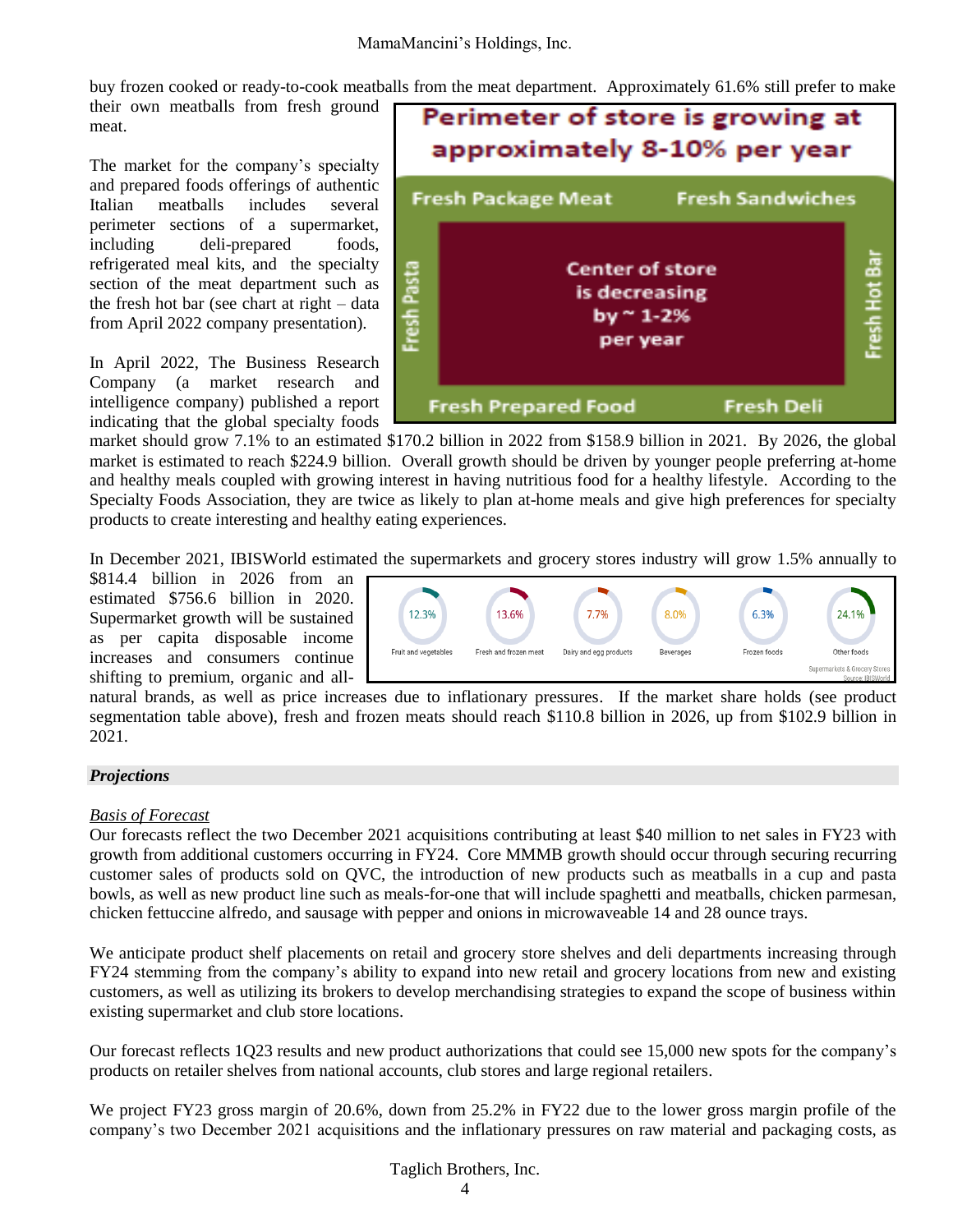well as significantly higher in-bound freight costs. In FY24, we project gross margin improving to 22.9% as inflationary pressures stabilize and price increases cycle through the company's existing customers.

While the acquisitions of T&L Creative Salads, Inc. and Olive Branch, LLC have lower gross margin profiles, they should be partly offset by a lower operating expense profile. We forecast the company should achieve sustained net income from ongoing programs initiated by the company to continually achieve streamlined operations in order to maximize operating leverage and a full year contribution from the accretive operations of the two acquisitions. We anticipate operating expense margin decreasing to 14.9% in FY24 from an estimated 15.7% in FY23. Operating margin should reach 8% in FY24 compared to an estimated 4.9% in FY23.

At January 31, 2022 the company had federal and state tax loss carry forwards of approximately \$5.4 million and \$10 million, respectively. We anticipate that the company should exhaust its federal tax loss carry forwards during our forecast period. The company began recording income tax expense starting in 1Q22 and our forecast anticipates MMMB is likely to record income tax expense at approximately a 25% rate through FY24.

#### *Operations – FY23*

We project net sales growth of 99.3% to \$93.8 million (\$92 million previously) due to 1Q23 results and the acquisitions T&L Creative Salads, Inc. and Olive Branch, LLC in 4Q22, as well as an increase in shelf placements and shipping volumes to new and existing customers stemming from new authorizations in FY22. We also anticipate an initial sales contribution in 2H23 from shipments of its new meals-for-one product line and meatballs in a cup to two initial convenience store customers.

We project gross profit increasing 63.3% to \$19.4 million from \$11.9 million in FY22 driven by net sales growth, partly offset by gross margin compression to 20.6% from 25.2% in FY22 reflecting higher raw material, packaging, and inbound freight costs and the lower gross margin profile from the two December 2021 acquisitions. We project operating profits of \$4.6 million from \$83,000 in FY22 due to net sales growth and operating expense margin improving to 15.7% from 23.4% in FY22 (excludes a charge of \$749,000 in one-time acquisition costs).

We anticipate operating expenses increasing 32.7% to \$14.7 million from \$11.4 million (excludes a charge of \$749,000 in one-time acquisition costs). The increase reflects G&A expense of approximately \$14.6 million compared to \$10.9 million (excluding items) in FY22. G&A expense should increase to support net sales growth driven by product placement programs to new and existing customers. We project an operating margin of 4.9% vs. 0.2%.

Non-operating expense should approximate \$499,000 (comprised of \$484,000 interest expense and \$15,000 amortization of debt discount) compared to an expense of \$38,000 (interest expense was \$73,000). The increase in interest expense reflects higher debt balances stemming from the December 2021 acquisitions of T&L Creative Salads and Olive Branch.

We are maintaining our net income projection of \$3.1 million or \$0.09 per share, after approximately \$1 million of income tax expense (an estimated rate of 25%).

#### *Finances*

For FY23, we project cash earnings of \$4.6 million and an increase in working capital of \$2.7 million. Cash from operations of \$1.9 million shouldto cover capital expenditures, capital lease payments, and repayment of debt increasing cash by \$124,000 to \$975,000 at January 31, 2023.

#### *Operations – FY24*

We project net sales growth of 14.7% to \$107.6 million (prior was \$105.8 million) due primarily an increase in shelf placements and shipping volumes to new and existing customers stemming from new authorizations, as well as a full year of sales contribution from shipments of its meals-for-one product line and meatballs in a cup that was launched in 2H23.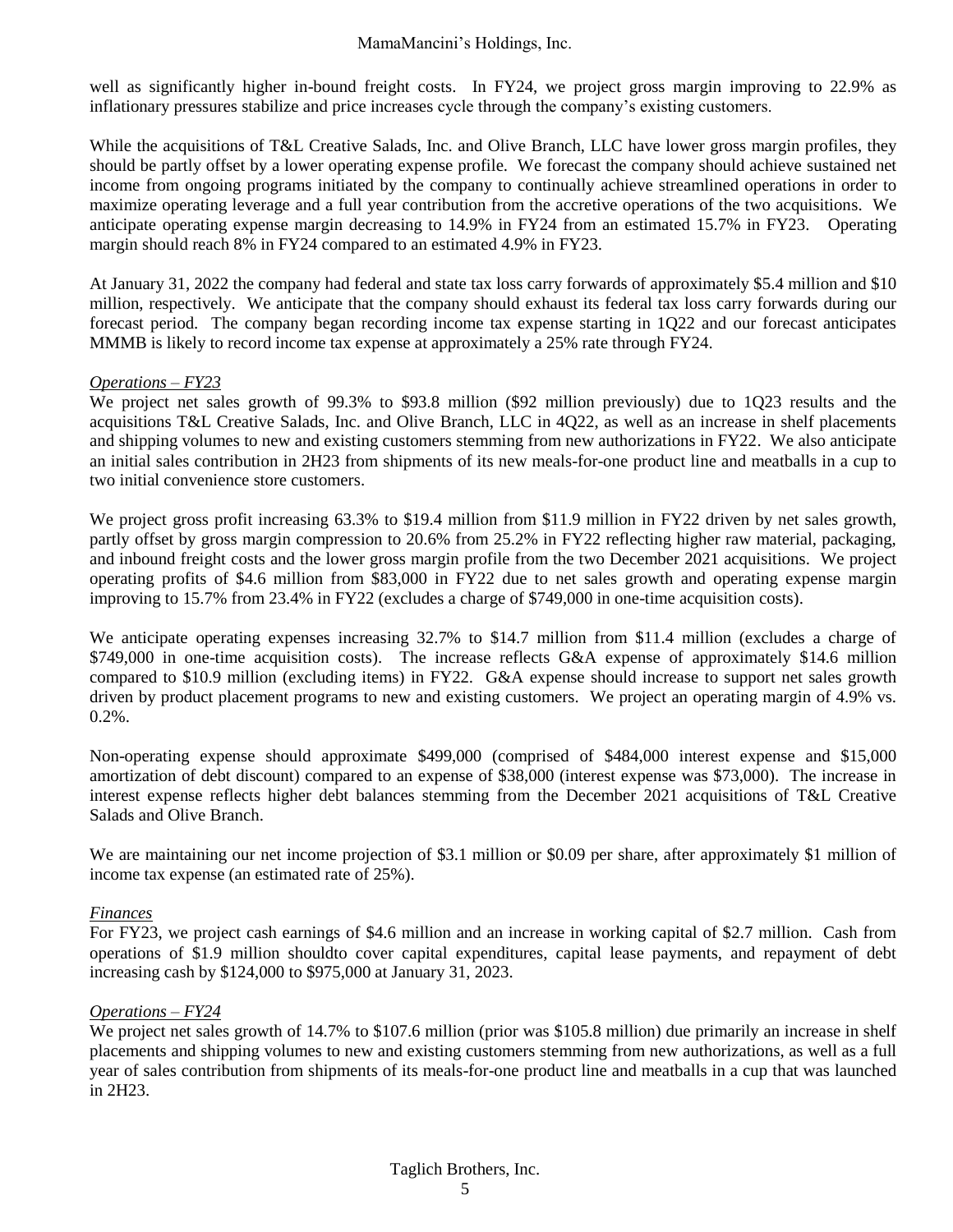We project gross profit increasing 27.1% to \$24.6 million from an estimated \$19.4 million in FY23 driven by net sales growth and gross margin expansion to 22.9% from an estimated 20.6% in FY23, reflecting inflationary pressures stabilizing and price increases cycling through the company's existing customers, as well as purchasing synergies stemming from the 4Q22 acquisitions. We project operating profits of \$8.6 million from an estimated \$4.6 million in FY23 due to net sales growth, gross margin improvement, and operating margin improving to 8% from an estimated 4.9% in FY23.

We anticipate operating expenses increasing 8.7% to \$16 million from an estimated \$14.7 million in FY23. The increase reflects G&A expense of approximately \$15.8 million compared to an estimated \$14.6 million in FY23. G&A expense should increase to support sales growth.

Interest expense should decrease to \$390,000 compared to an estimated interest expense of \$484,000 in FY23 due primarily to lower average debt balances, partly offset by higher interest rates.

We are maintaining our net income projection of \$6.1 million or \$0.17 per share, after approximately \$2 million of income tax expense (an estimated rate of 25%). Our forecast reflects the company achieving its stated goal of 8% operating margin.

#### *Finances*

For FY24, we project cash earnings of \$7.6 million and an increase in working capital of \$1.9 million. Cash from operations of \$5.7 million should to cover capital expenditures, capital lease payments, and repayment of debt, increasing cash by \$140,000 to \$1.1 million at January 31, 2024.

#### *1Q23 Results*

#### 1Q23

Net sales more than doubled to \$21.8 million from \$10.3 million in 1Q22. The increase in net sales was due primarily to the company's December 2021 acquisitions of T&L Creative Salads, Inc. and Olive Branch that contributed approximately \$10.8 million along with a modest increase in MMMB's core product offerings.

Gross profit increased 15.4% to \$3.9 million reflecting net sales growth, partly offset by gross margin contraction to 17.7% from 32.4% in the year-ago period. Gross margin compression stems from increases in raw material and packaging costs, significantly higher in-bound freight costs, and the overall lower margin profile of T&L Creative Salads, Inc. and Olive Branch.

Operating expenses (primarily consisting of G&A expenses) increased 44.4% to \$3.6 million compared to \$2.5 million in 1Q22. R&D expenses were \$27,000 compared to \$23,000 in the year-ago period. Higher operating costs reflect the inclusion of T&L Creative Salads, Inc. and Olive Branch operations. The key component increases in G&A expenses compared to last year were from freight costs (a \$298,000 increase) due to increased finished goods transportation rate increases and fuel surcharges, payroll costs (a \$363,000 increase) as headcount increased due to the 4Q22 acquisitions and hiring of additional accounting staff, as well as professional fees (a \$134,000 increase) from higher auditing costs and engagement of third-party consultants. Also, the company had increases compared to the year-ago period in insurance expense of \$105,000 and advertising and promotion of \$61,000.

The company reported operating income of \$261,000 compared to \$852,000 in 1Q22. The reduction reflects gross margin compression, partly offset by net sales growth and operating margin expense improving to 16.5% from 24.2% in 1Q22. Operating margin was 1.2%, down from 8.3% in the year-ago period.

Non-operating expense was \$128,000 compared to income of \$27,000 in 1Q22. The current period consisted of \$124,000 in interest expense and nearly \$4,000 from amortization of debt discount. In 1Q22, interest expense was \$10,000 and other income was nearly \$38,000.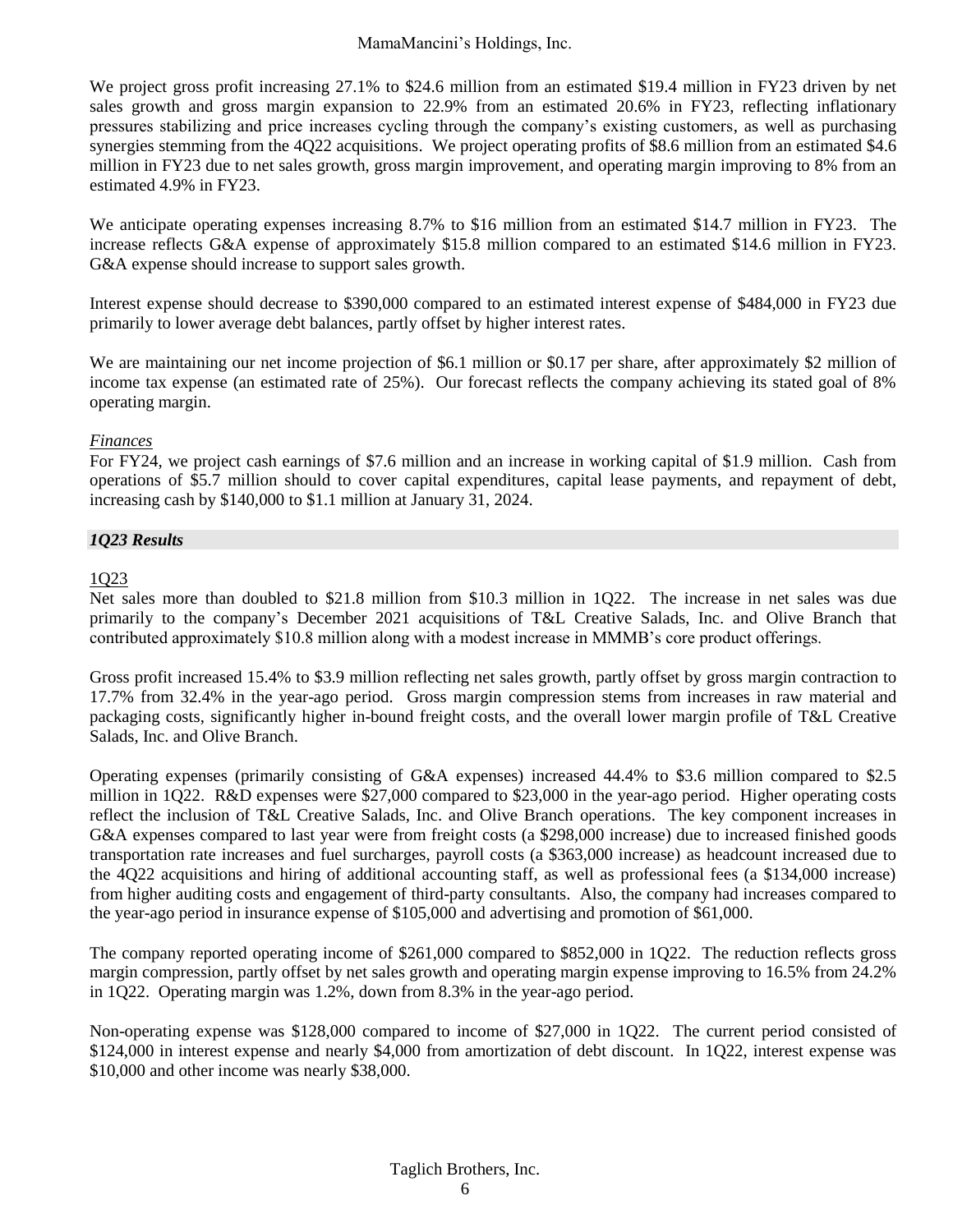The company reported net income of \$104,000 or breakeven per share after recording income tax expense of \$29,000 compared to net income of \$632,000 or \$0.02 per share after an income tax expense of \$248,000. We projected net income of \$30,000 or breakeven per share on net sales of \$20 million.

#### *Finances*

In 1Q23, cash earnings of \$499,000 and an increase in working capital of \$1.8 million resulted in cash used in operations of \$1.3 million. Borrowings from a credit line covered cash used in operations, capital expenditures, repayment of capital lease obligations, and a term loan payment. Cash increased \$71,000 to \$921,000 at April 30, 2022.

#### *Capital Structure*

On January 4, 2019, the company arranged a \$3.5 million working capital line of credit with M&T Bank at LIBOR plus four points with a two year expiration. On January 29, 2020, the facility was amended to increase the total available balance to \$4 million and extend the maturity date to June 30, 2022. On June 11, 2021, the facility was amended to increase the total available balance to \$4.5 million, as well as extend the maturity date to June 30, 2023. Advances under this new line of credit are limited to 80% of eligible accounts receivable and 50% of eligible inventory. The financing is supported by a first priority security interest in all of the company's business assets and is further subject to financial covenants and a limited guaranty by the company's CEO. At April 30, 2022, the outstanding balance was \$2.5 million.

On August 30, 2021, MMMB announced it secured an expanded credit facility with M&T bank in the amount of \$10.5 million for the purpose of acquisition financing at an interest rate of 3.5% above one-day LIBOR. On December 29, 2021, the company entered into a \$7.5 million term loan that matures on January 17, 2027. The outstanding balance was nearly \$7.4 million at April 30, 2022.

On December 29, 2021, upon closing of the acquisitions, the company executed a \$3 million promissory note. The 3.5% promissory note requires annual principal payments of \$750,000 payable on each anniversary of the closing. As of April 30, 2022, the outstanding balance under the note was \$3 million.

#### *Competition*

MamaMancini's meatballs are sold within the gourmet and specialty pre-packaged food industry which has competitors specializing in global cuisine. The company competes in the niche Italian specialty market segment. Competition in this segment can be based on product quality, price and brand identification. The company aims to become an aggressive marketer and provide quality assurance programs that have the potential to drive consumer support and high value perceptions of its product offerings. Competitors within this industry include Quaker Maid, Philly-Gourmet Meat Company, Hormel, Rosina Company, Inc., Casa Di Bertacchi, Inc., Farm Rich, Inc., Mama Lucia, and Buona Vita, Inc.

On a broader basis, MamaMancini's has the potential to compete against national and regional producers of meat and protein sources such as beef, chicken, pork, turkey, fish, peanut butter, and whey. National competition could come from Tyson Foods, Inc., Smithfield Foods, Inc., as well as ConAgra Foods, Inc., Cargill, Inc. and Butterball, LLC.

#### *Risks*

In our view, these are the principal risks underlying the stock:

#### Customer Concentration

In 1Q23 (ended April 30, 2022), MMMB's three largest customers accounted for approximately 49% of gross sales compared to three customers accounting for 61% of gross sales in the year-ago period. MMMB does not have longterm contracts with its principal customers, which if lost, could diminish future sales. In 1Q23, three customers accounted for approximately 48% of total gross outstanding receivables compared to three customers accounting for 63% in 1Q22.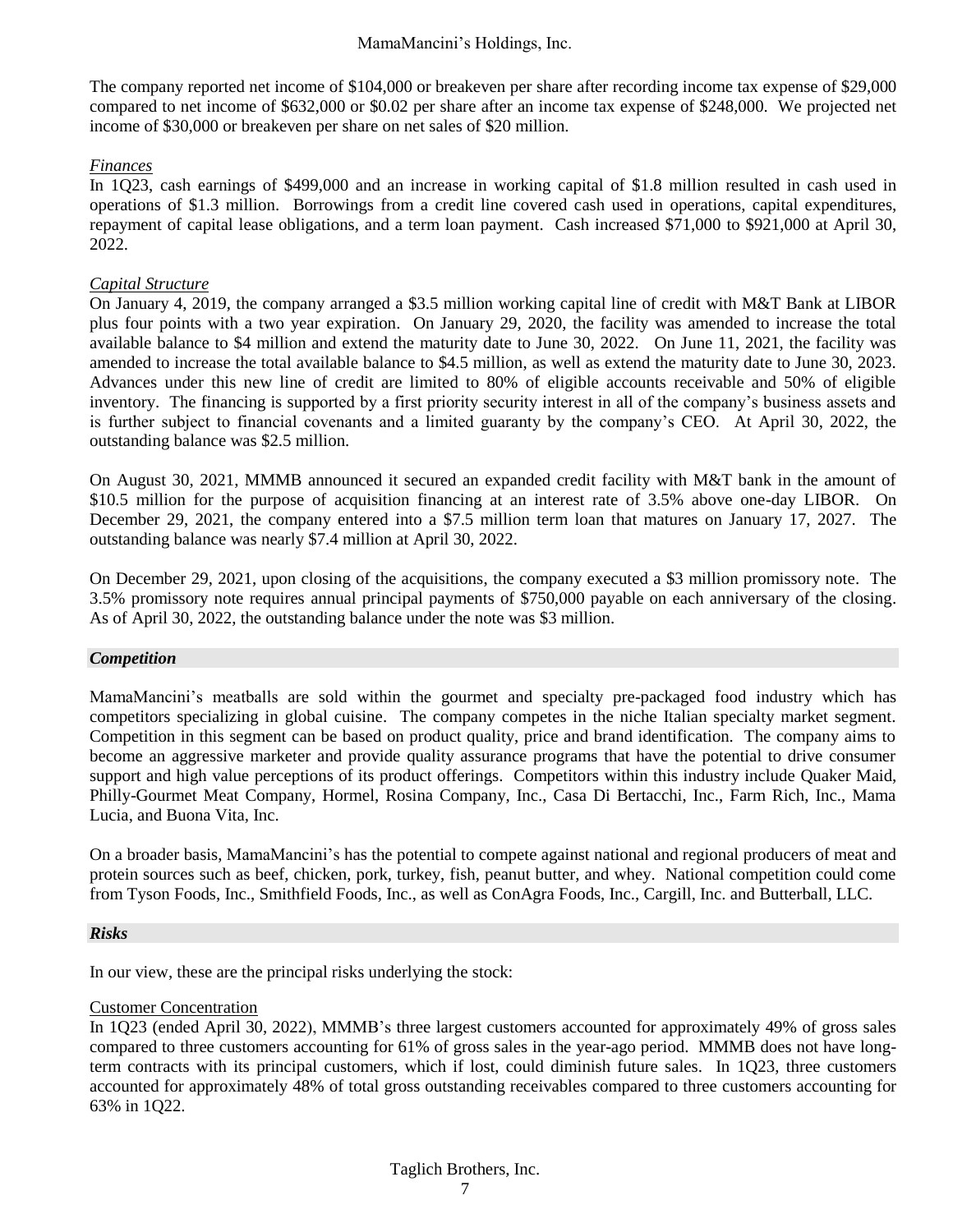#### Regulation

The company's food products manufactured at its plant are subject to extensive regulation by the US Food and Drug Administration (FDA), the US Department of Agriculture (USDA) and other national, state, and local authorities. If these regulators change regulations at some point in the future, or should MMMB change its existing recipes to include ingredients that do not meet regulation standards, the company's operations could be adversely affected.

#### Food Safety

MMMB's products are subject to numerous food safety and other laws and regulations regarding the manufacturing, marketing, and distribution of food products, as well as if those products cause injury or illness to consumers. The company's manufacturing operations are certified in the Safe Quality Food Program. These standards are integrated food safety and quality management protocols designed specifically for the food sector and offer a comprehensive methodology to manage food safety and quality simultaneously. The certification provides an independent and external validation that a product, process or service complies with applicable regulations and standards.

#### Global Pandemic

A potential disruption of US economic conditions lies in the global spread of COVID-19 that could cause supply chain issues for MMMB which could adversely impact corporate operating results. Production could be materially adversely affected if inputs become scarce or prices of beef, chicken, turkey, packaging materials, and transportation increase at a faster rate than can be passed along to its retail customers. Overall, uncertainties surrounding the pandemic could have a material adverse effect on the financial condition and/or results of the company's operations.

#### Integration of Acquisitions

The company acquired two companies in December 2021 (4Q22) and the successful integration of those operations will be key to the company's overall sales and operating income growth. Future acquisitions could involve substantial investment of funds or financings, as well as resulting in related expenses and also the potential to either dilute the interests of existing shareholders or result in the issuance or assumption of debt. Future acquisitions may require management's time and effort to generate revenues and operating profits that could take away from existing operations.

#### Internal Controls

At April 30, 2022, the company identified material weaknesses in its internal controls. The company identified that it lacked sufficient accounting staff to appropriately segregate duties and leverage decision makers to consolidate new entities and complete timely reporting of financial data and did not have sufficient orientation and experience with its new ERP systems platform that hindered productivity and required additional supervision delaying timely reporting of financial statements. To remediate the weaknesses, the company intends to recruit a corporate controller with associated staff and retain third party ERP systems expertise.

#### Potential Dilution

The company may, if market conditions permit, issue additional common equity in order to have a cash cushion. Any additional increase in common equity, even a modest issuance, would dilute existing shareholders.

#### Shareholder Control

Officers and directors collectively own nearly 51.5% of the outstanding voting stock (as of the SEC filing in May 2022). This group could potentially greatly influence the outcome of matters requiring stockholder approval. These decisions may or may not be in the best interests of the other shareholders.

#### Miscellaneous Risk

The company's financial results and equity values are subject to other risks and uncertainties, including competition, operations, financial markets, regulatory risk, and/or other events. These risks may cause actual results to differ from expected results.

#### Trading Volume

Over the last three-months to June 21, 2022, average daily volume was approximately 32,500 shares. The company has a float of 19.4 million shares and 35.8 million outstanding shares.

Taglich Brothers, Inc.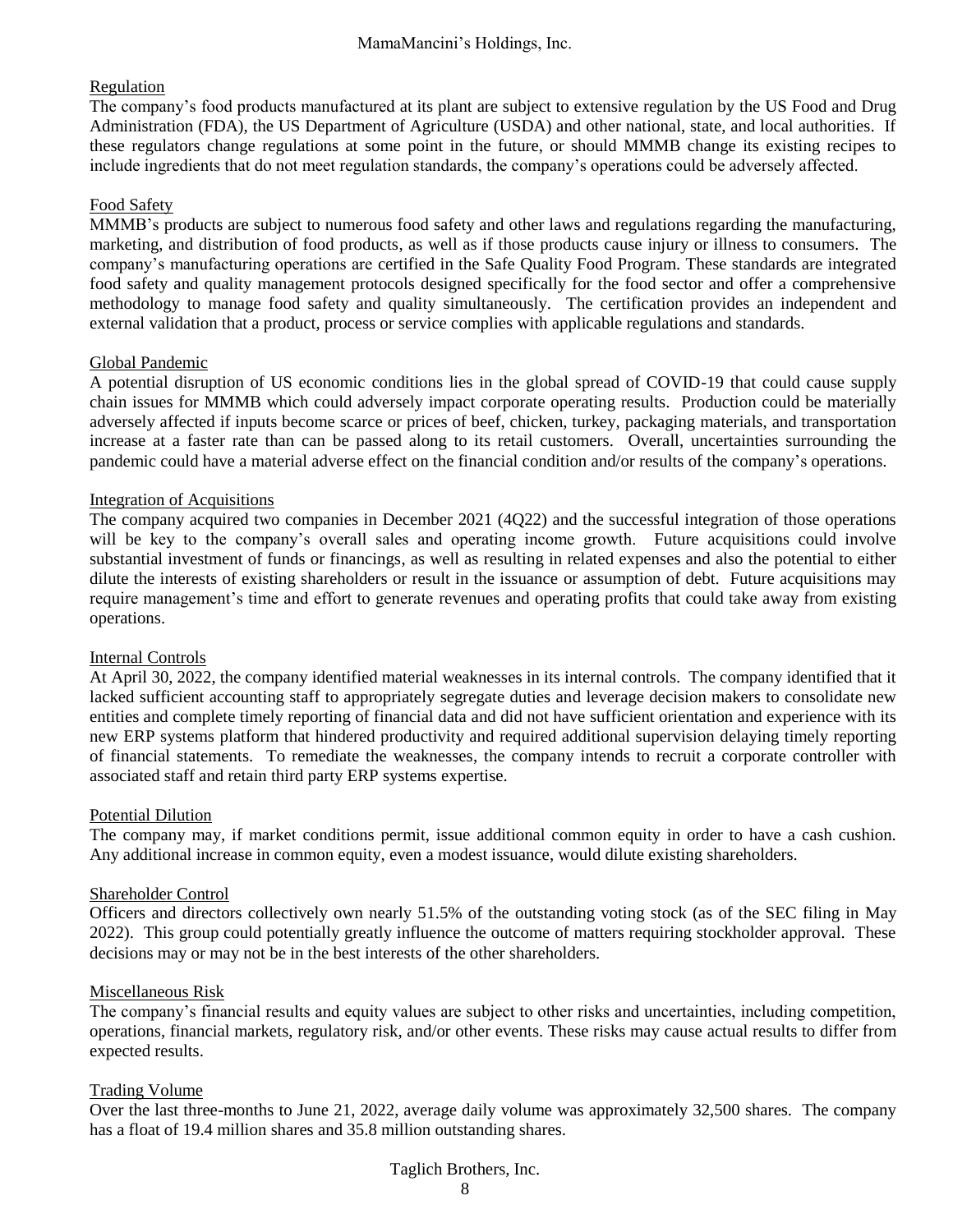#### MamaMancini's Holdings, Inc. Consolidated Balance Sheets – Ending January 31 FY2020 – FY2024E (in thousands)

|                                                                         |           | <b>FY2020A</b> |    | FY2021A          |    | FY2022A          |              | 1Q23A          | <b>FY2023E</b> | <b>FY2024E</b> |
|-------------------------------------------------------------------------|-----------|----------------|----|------------------|----|------------------|--------------|----------------|----------------|----------------|
| <b>ASSETS</b>                                                           |           |                |    |                  |    |                  |              |                |                |                |
| Current assets:                                                         |           |                |    |                  |    |                  |              |                |                |                |
| Cash                                                                    | \$        | 394            | \$ | 3,191            | \$ | 851              | $\mathbb{S}$ | 921            | \$<br>975      | \$<br>1,115    |
| Accounts receivable, net                                                |           | 3,728          |    | 3,974            |    | 7,628            |              | 8,999          | 8,274          | 7,964          |
| Inventories                                                             |           | 1,246          |    | 1,195            |    | 2,891            |              | 4,169          | 5,136          | 6,387          |
| Prepaid expenses                                                        |           | 252            |    | 520              |    | 269              |              | 498            | 500            | 550            |
| <b>Total current assets</b>                                             |           | 5,620          |    | 8,879            |    | 11,638           |              | 14,587         | 14,885         | 16,016         |
| Property and equipment plus deposits, net includes deposit on machinery |           | 2,806          |    | 2,964            |    | 3,679            |              | 3,644          | 3,700          | 3,750          |
| Intangibles                                                             |           |                |    | 88               |    | 1,985            |              | 1,872          | 1,535          | 985            |
| Goodwill                                                                |           |                |    |                  |    | 8,633            |              | 8,633          | 8,633          | 8,633          |
| Operating lease right of use assets, net                                |           | 1,491          |    | 1,352            |    | 3,596            |              | 3,527          | 3,527          | 3,527          |
| Deferred tax asset, net                                                 |           |                |    | 745              |    | 489              |              | 419            | 419            | 489            |
| Deposits and Debt issuance costs, net                                   |           | 20             |    | 20               |    | 12               |              | 52             | 52             | 20             |
| <b>Total assets</b>                                                     |           | 9,937          | S  | 14,048           |    | 30,032           |              | 32,734         | \$<br>32,751   | 33,420         |
| <b>LIABILITIES AND STOCKHOLDERS' EQUITY</b>                             |           |                |    |                  |    |                  |              |                |                |                |
| Current liabilities:                                                    |           |                |    |                  |    |                  |              |                |                |                |
| Accounts payable and accrued expenses                                   |           | 3,553<br>105   |    | 3,707<br>191     |    | 6,479<br>218     |              | 7,548<br>203   | 6,930<br>203   | 5,996<br>203   |
| Finance leases payable<br>Term loan                                     |           | 424            |    | ä,               |    | 1,235            |              | 1,497          | 1,500          | 1,500          |
| Operating lease liability                                               |           | 127            |    | 148              |    | 293              |              | 360            | 360            | 360            |
| Promissory note - related party                                         |           |                |    |                  |    | 760              |              | 786            | 760            | 760            |
|                                                                         |           |                |    |                  |    |                  |              |                |                |                |
| <b>Total current liabilities</b>                                        |           | 4,208          |    | 4,045            |    | 8,985            |              | 10,395         | 9,753          | 8,819          |
| Term loan - net                                                         |           |                |    |                  |    | 6,207            |              | 5,819          | 4,442          | 2,942          |
| Line of credit                                                          |           | 2,997          |    |                  |    | 765              |              | 2,540          | 2,540          | 765            |
| Promissory note - related party                                         |           |                |    | ÷,               |    | 2,250            |              | 2,250          | 1,490          | 730            |
| Operating lease liability - net                                         |           | 1,372          |    | 1,218            |    | 3.339            |              | 3,184          | 2,916          | 2,343          |
| Finance leases payable - net                                            |           | 315            |    | 475              |    | 376              |              | 333            | 333            | 333            |
| Notes payable - includes related party                                  |           | 642            |    |                  |    |                  |              |                |                |                |
| Stockholders' equity:                                                   |           |                |    |                  |    |                  |              |                |                |                |
| Common stock, \$0.00001 par value; authorized 250,000,000 shares        |           | $\mathbf{0}$   |    | $\boldsymbol{0}$ |    | $\boldsymbol{0}$ |              | $\overline{0}$ | $\bf{0}$       | $\bf{0}$       |
| Paid-in capital                                                         | 16,695    |                |    | 20,536           |    | 20,588           |              | 20,588         | 20,663         | 20,738         |
| Treasury stock and common stock subscribed                              |           | (150)          |    | (150)            |    | (150)            |              | (150)          | (150)          | (150)          |
| Retained earnings (deficit)                                             | (16, 144) |                |    | (12,077)         |    | (12, 329)        |              | (12, 225)      | (9,236)        | (3,101)        |
| Total stockholders' equity                                              |           | 402            |    | 8,310            |    | 8,110            |              | 8,214          | 11,278         | 17,488         |
| Total liabilities and stockholders' equity                              | \$        | 9,937          | \$ | 14,048           | \$ | 30,032           | \$           | 32,734         | \$<br>32,751   | \$<br>33,420   |
| <b>SHARES OUT</b>                                                       | 31,991    |                |    | 35,604           |    | 35,572           |              | 35,774         | 35,775         | 35,800         |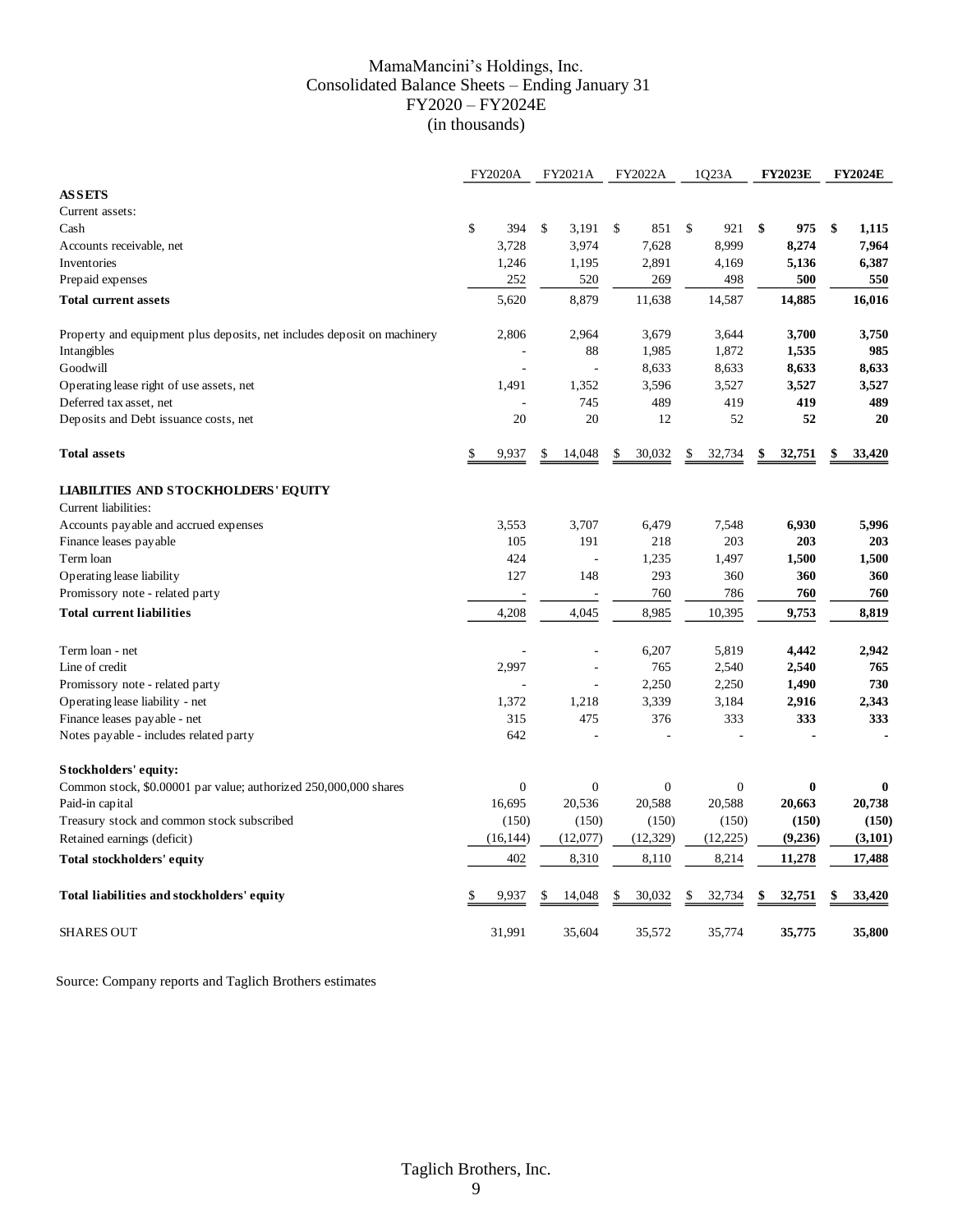#### MamaMancini's Holdings, Inc. Annual Income Statement – Ending January 31 FY2020 – FY2024E (in thousands)

|                                         | FY2020A*     | FY2021A      | FY2022A      | <b>FY2023E</b> | <b>FY2024E</b> |
|-----------------------------------------|--------------|--------------|--------------|----------------|----------------|
| Sales - net of slotting fees, discounts | \$<br>33,750 | \$<br>40,759 | \$<br>47,084 | \$<br>93,831   | \$<br>107,625  |
| Cost of goods sold                      | 23,766       | 28,019       | 35,230       | 74,470         | 83,025         |
| <b>Gross Profit</b>                     | 9,984        | 12,739       | 11,854       | 19,360         | 24,600         |
| <b>Operating Expenses:</b>              |              |              |              |                |                |
| Research and development                | 115          | 111          | 121          | 117            | 240            |
| General and administrative              | 7,786        | 9,151        | 11,650       | 14,623         | 15,775         |
| <b>Total Operating Expenses</b>         | 7,901        | 9,261        | 11,771       | 14,739         | 16,015         |
| <b>Operating Income (loss)</b>          | 2,083        | 3,478        | 83           | 4,621          | 8,585          |
| Other Income (Expense)                  |              |              |              |                |                |
| Interest income (expense)               | (483)        | (138)        | (73)         | (484)          | (390)          |
| Amortization of debt discount           | (67)         | (18)         | (2)          | (15)           | (15)           |
| Other Income (expense)                  |              |              | 38           |                |                |
| Total Other Income (Expense)            | (550)        | (156)        | (38)         | (499)          | (405)          |
| <b>Pre-Tax Income</b>                   | 1,533        | 3,322        | 45           | 4,122          | 8,180          |
| Income Tax Expense (Benefit)            |              | (745)        | 296          | 1,029          | 2,045          |
| Net Income (loss)                       | \$<br>1,533  | \$<br>4,067  | \$<br>(252)  | \$<br>3,093    | \$<br>6,135    |
| <b>EPS</b>                              | \$<br>0.04   | \$<br>0.12   | \$<br>(0.01) | \$<br>0.09     | \$<br>0.17     |
| Avg Shares (000)                        | 34,339       | 34,017       | 35,702       | 36,153         | 36,173         |
| Adjusted EBITDA                         | \$<br>2,897  | \$<br>4,350  | \$<br>1,856  | \$<br>6,267    | \$<br>9,985    |
| <b>Margins</b>                          |              |              |              |                |                |
| Gross Margins                           | 29.6%        | 31.3%        | 25.2%        | 20.6%          | 22.9%          |
| Operating Margin                        | 6.2%         | 8.5%         | 0.2%         | 4.9%           | $8.0\%$        |
| Pre-Tax Margins                         | 4.5%         | 8.2%         | $0.1\%$      | 4.4%           | $7.6\%$        |
| Research and development                | 0.3%         | 0.3%         | 0.3%         | 0.1%           | $0.2\%$        |
| General and administrative              | 23.1%        | 22.5%        | 24.7%        | 15.6%          | 14.7%          |
| Tax Rate                                | 0.0%         | $(22.4\%)$   | 665.5%       | 25.0%          | 25.0%          |
| YEAR / YEAR GROWTH                      |              |              |              |                |                |
| Net Sales                               | 23.5%        | 20.8%        | 15.5%        | 99.3%          | 14.7%          |

\* Restated for a revenue recognition change adopted in 4Q21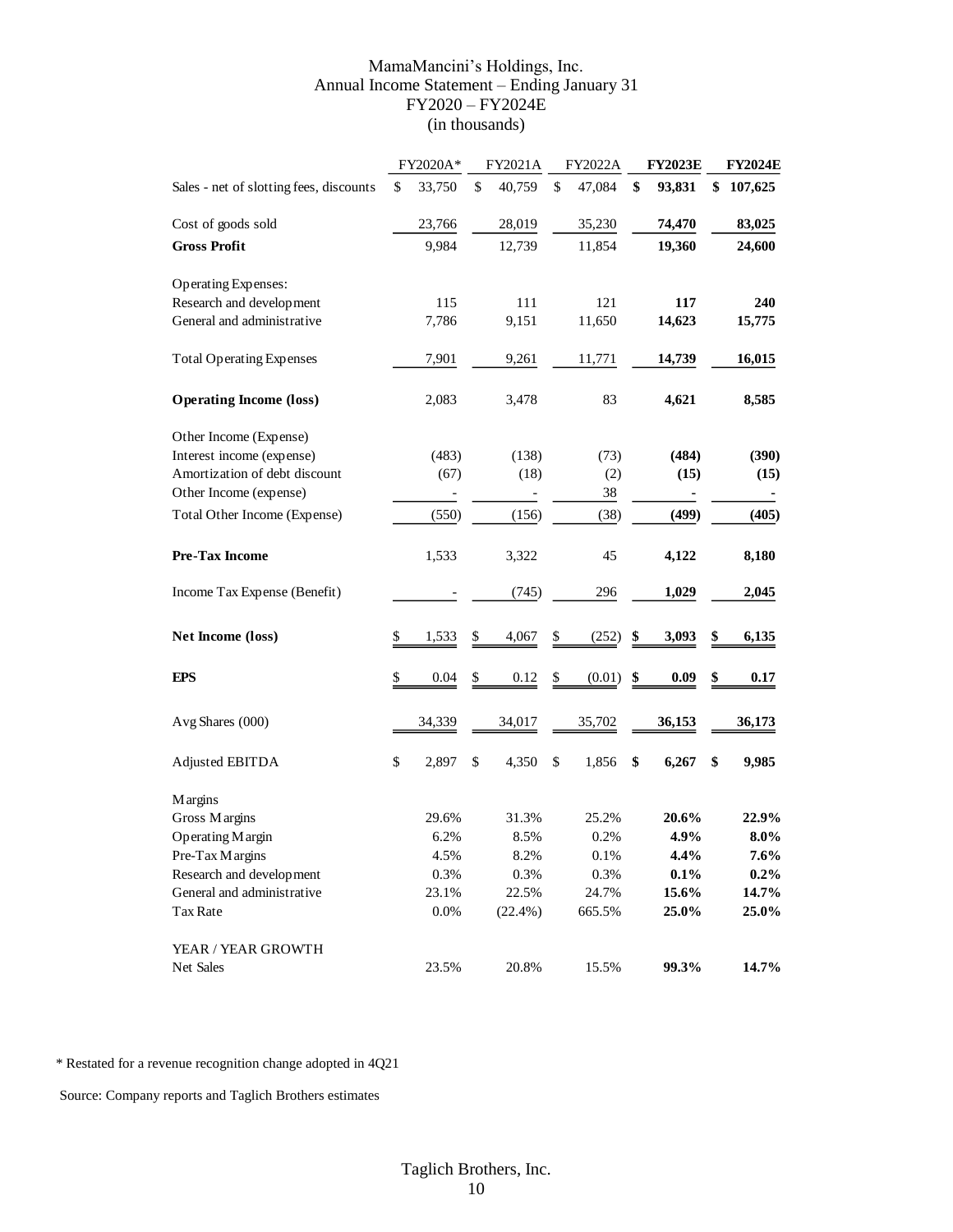#### MamaMancini's Holdings, Inc. Income Statement Model – Ending January 31 Quarters FY2022A – 2024E (in thousands)

|                                         |              | 1022A       |    | 2022A  |              | 3022A     |               | 4022A      |              | FY2022A  |                    | 1Q23A    |               | 2Q23E  |                    | 3023E     |      | 4023E  |              | <b>FY2023E</b> |               | 1Q24E  |          | 2Q24E  |               | 3024E    |                    | 4024E      |     | <b>FY2024E</b> |
|-----------------------------------------|--------------|-------------|----|--------|--------------|-----------|---------------|------------|--------------|----------|--------------------|----------|---------------|--------|--------------------|-----------|------|--------|--------------|----------------|---------------|--------|----------|--------|---------------|----------|--------------------|------------|-----|----------------|
| Sales - net of slotting fees, discounts | $\mathbf{s}$ | $10,313$ \$ |    | 12,065 | $\mathbf{s}$ | 10,853    | - \$          | 13,853     | $\mathbf{s}$ | 47.084   | $\mathbf{\hat{S}}$ | 21,831   | $\mathcal{S}$ | 23,000 | $\mathbf{\hat{S}}$ | 24,000 \$ |      | 25,000 | $\mathbf{s}$ | 93,831         | -S            | 25,725 | <b>S</b> | 26,775 | $\mathbf{s}$  | 27,300   | $\mathbf{\hat{S}}$ | 27,825     | S.  | 107,625        |
| Cost of goods sold                      |              | 6,969       |    | 8,695  |              | 8,124     |               | 11,442     |              | 35,230   |                    | 17,970   |               | 18,400 |                    | 18,900    |      | 19,200 |              | 74,470         |               | 20,500 |          | 20,800 |               | 20,825   |                    | 20,900     |     | 83,025         |
| <b>Gross Profit</b>                     |              | 3,344       |    | 3,369  |              | 2,729     |               | 2,411      |              | 11,854   |                    | 3,860    |               | 4,600  |                    | 5,100     |      | 5,800  |              | 19,360         |               | 5,225  |          | 5,975  |               | 6,475    |                    | 6,925      |     | 24,600         |
| <b>Operating Expenses:</b>              |              |             |    |        |              |           |               |            |              |          |                    |          |               |        |                    |           |      |        |              |                |               |        |          |        |               |          |                    |            |     |                |
| Research and development                |              | 23          |    | 31     |              | 34        |               | 33         |              | 121      |                    | 27       |               | 30     |                    | 30        |      | 30     |              | 117            |               | 60     |          | 60     |               | 60       |                    | 60         |     | 240            |
| General and administrative              |              | 2,469       |    | 2,754  |              | 2,694     |               | 3,734      |              | 11,650   |                    | 3,573    |               | 3,625  |                    | 3,675     |      | 3,750  |              | 14,623         |               | 3,900  |          | 3,925  |               | 3,950    |                    | 4,000      |     | 15,775         |
| <b>Total Operating Expenses</b>         |              | 2,492       |    | 2,784  |              | 2,728     |               | 3,767      |              | 11,771   |                    | 3,599    |               | 3,655  |                    | 3,705     |      | 3,780  |              | 14,739         |               | 3,960  |          | 3,985  |               | 4,010    |                    | 4,060      |     | 16,015         |
| <b>Operating Income (loss)</b>          |              | 852         |    | 585    |              | 1         |               | (1,356)    |              | 83       |                    | 261      |               | 945    |                    | 1,395     |      | 2,020  |              | 4,621          |               | 1,265  |          | 1,990  |               | 2,465    |                    | 2,865      |     | 8,585          |
| Other Income (Expense)                  |              |             |    |        |              |           |               |            |              |          |                    |          |               |        |                    |           |      |        |              |                |               |        |          |        |               |          |                    |            |     |                |
| Interest income (expense)               |              | (10)        |    | (8)    |              | (9)       |               | (47)       |              | (73)     |                    | (124)    |               | (125)  |                    | (125)     |      | (110)  |              | (484)          |               | (105)  |          | (100)  |               | (95)     |                    | (90)       |     | (390)          |
| Amortization of debt discount           |              |             |    |        |              |           |               | (2)        |              | (2)      |                    | (4)      |               | (4)    |                    | (4)       |      | (4)    |              | (15)           |               | (4)    |          | (4)    |               | (4)      |                    | (4)        |     | (15)           |
| Other Income (expense)                  |              | 38          |    |        |              |           |               |            |              | 38       |                    |          |               |        |                    |           |      |        |              |                |               |        |          |        |               |          |                    |            |     |                |
| Total Other Income (Expense)            |              | 27          |    | (8)    |              | (9)       |               | (49)       |              | (38)     |                    | (128)    |               | (129)  |                    | (129)     |      | (114)  |              | (499)          |               | (109)  |          | (104)  |               | (99)     |                    | (94)       |     | (405)          |
| Pre-Tax Income                          |              | 879         |    | 577    |              | (8)       |               | (1,405)    |              | 45       |                    | 133      |               | 816    |                    | 1,266     |      | 1,906  |              | 4,122          |               | 1,156  |          | 1,886  |               | 2,366    |                    | 2,771      |     | 8,180          |
| Income Tax Expense (Benefit)            |              | 248         |    | 145    |              | (2)       |               | (95)       |              | 296      |                    | 29       |               | 205    |                    | 315       |      | 480    |              | 1,029          |               | 290    |          | 470    |               | 590      |                    | 695        |     | 2,045          |
| Net Income (loss)                       | \$           | 632         | S  | 432    | -8           | (5)       | <sup>\$</sup> | (1,310)    | -S           | (252)    | -\$                | 104      | <b>S</b>      | 611    | \$                 | 951       | \$   | 1,426  | \$           | 3,093          | \$.           | 866    | -8       | 1,416  |               | 1,776    | -S                 | 2,076      | \$  | 6,135          |
| <b>EPS</b>                              | \$           | 0.02        | -S | 0.01   | \$           | (0.00)    | \$            | (0.04)     | -\$          | (0.01)   | \$                 | $0.00\,$ | \$            | 0.02   | \$                 | 0.03      | \$   | 0.04   | \$           | 0.09           | -\$           | 0.02   | S.       | 0.04   | \$            | 0.05     | S.                 | 0.06       | -\$ | 0.17           |
| Avg Shares (000)                        |              | 36,191      |    | 36,224 |              | 35,729    |               | 34,665     |              | 35,702   |                    | 36,149   |               | 36,150 |                    | 36,155    |      | 36,160 |              | 36,153         |               | 36,165 |          | 36,170 |               | 36,175   |                    | 36,180     |     | 36,173         |
| Adjusted EBITDA                         | \$           | 1,080       | -S | 841 \$ |              | 282 \$    |               | $(347)$ \$ |              | 1,856 \$ |                    | 707      | <sup>\$</sup> | 1,345  | - \$               | 1,795     | - \$ | 2,420  | -\$          | 6,267          | $\mathcal{S}$ | 1,615  | - \$     | 2,340  | $\mathcal{S}$ | 2,815 \$ |                    | $3,215$ \$ |     | 9,985          |
| <b>Margins</b>                          |              |             |    |        |              |           |               |            |              |          |                    |          |               |        |                    |           |      |        |              |                |               |        |          |        |               |          |                    |            |     |                |
| Gross Margins                           |              | 32.4%       |    | 27.9%  |              | 25.1%     |               | 17.4%      |              | 25.2%    |                    | 17.7%    |               | 20.0%  |                    | 21.3%     |      | 23.2%  |              | 20.6%          |               | 20.3%  |          | 22.3%  |               | 23.7%    |                    | 24.9%      |     | 22.9%          |
| Operating Margin                        |              | 8.3%        |    | 4.8%   |              | 0.0%      |               | $(9.8\%)$  |              | 0.2%     |                    | 1.2%     |               | 4.1%   |                    | 5.8%      |      | 8.1%   |              | 4.9%           |               | 4.9%   |          | 7.4%   |               | 9.0%     |                    | 10.3%      |     | $8.0\%$        |
| Pre-Tax Margins                         |              | 8.5%        |    | 4.8%   |              | $(0.1\%)$ |               | $(10.1\%)$ |              | 0.1%     |                    | 0.6%     |               | 3.5%   |                    | 5.3%      |      | 7.6%   |              | 4.4%           |               | 4.5%   |          | 7.0%   |               | 8.7%     |                    | 10.0%      |     | 7.6%           |
| Research and development                |              | 0.2%        |    | 0.3%   |              | 0.3%      |               | 0.2%       |              | 0.3%     |                    | 0.1%     |               | 0.1%   |                    | 0.1%      |      | 0.1%   |              | 0.1%           |               | 0.2%   |          | 0.2%   |               | 0.2%     |                    | 0.2%       |     | 0.2%           |
| General and administrative              |              | 23.9%       |    | 22.8%  |              | 24.8%     |               | 27.0%      |              | 24.7%    |                    | 16.4%    |               | 15.8%  |                    | 15.3%     |      | 15.0%  |              | 15.6%          |               | 15.2%  |          | 14.7%  |               | 14.5%    |                    | 14.4%      |     | 14.7%          |
| Tax Rate                                |              | 28.2%       |    | 25.2%  |              | 27.6%     |               | 6.8%       |              | 665.5%   |                    | 22.1%    |               | 25.1%  |                    | 24.9%     |      | 25.2%  |              | 25.0%          |               | 25.1%  |          | 24.9%  |               | 24.9%    |                    | 25.1%      |     | 25.0%          |
| YEAR / YEAR GROWTH                      |              |             |    |        |              |           |               |            |              |          |                    |          |               |        |                    |           |      |        |              |                |               |        |          |        |               |          |                    |            |     |                |
| Net Sales                               |              | $(4.8\%)$   |    | 17.7%  |              | 12.1%     |               | 38.6%      |              | 15.5%    |                    | 111.7%   |               | 90.6%  |                    | 121.1%    |      | 80.5%  |              | 99.3%          |               | 17.8%  |          | 16.4%  |               | 13.8%    |                    | 11.3%      |     | 14.7%          |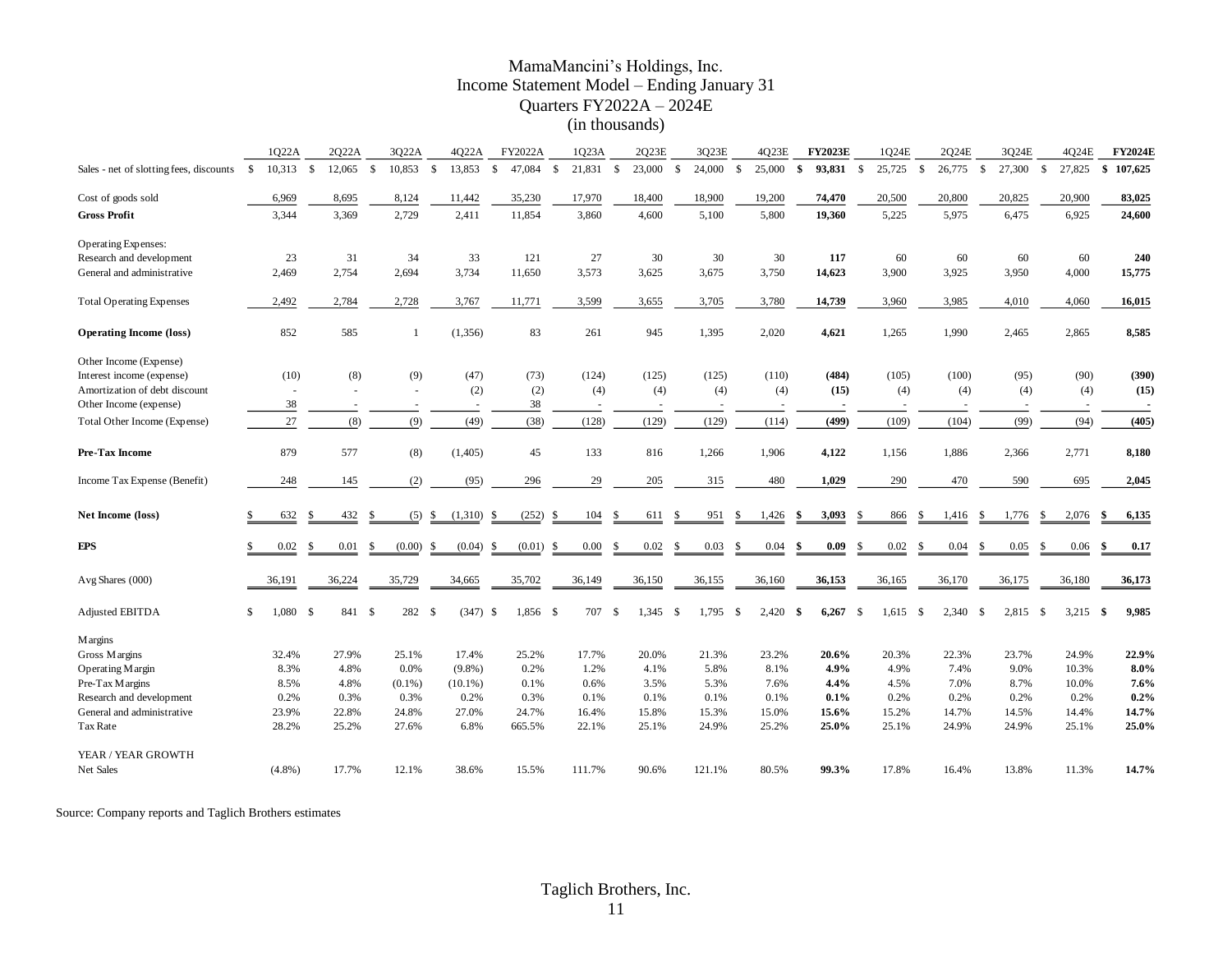#### MamaMancini's Holdings, Inc. Cash Flow Statement – Ending January 31 FY2020 – FY2024E (in thousands)

|                                                                               | <b>FY2020A</b> |                | FY2021A     | FY2022A                  | 1Q23A                    | <b>FY2023E</b> | <b>FY2024E</b> |
|-------------------------------------------------------------------------------|----------------|----------------|-------------|--------------------------|--------------------------|----------------|----------------|
| Cash Flows from Operating Activities                                          |                |                |             |                          |                          |                |                |
| Net Income (loss)                                                             | \$<br>1,533    |                | \$<br>4,067 | \$<br>(252)              | \$<br>104                | \$<br>3,093    | \$<br>6,135    |
| Depreciation                                                                  | 640            |                | 663         | 779                      | 209                      | 900            | 875            |
| Amortization of debt issuance and discount costs                              | 68             |                | 18          | $\overline{2}$           | 4                        | 15             | 15             |
| Amortization of intangibles                                                   |                | $\overline{a}$ | ÷.          | 44                       | 113                      | 450            | 450            |
| Share-based compensation                                                      | 94             |                | 53          | 33                       |                          | 75             | 75             |
| Amortization of right of use assets                                           | 109            |                | 138         | 191                      | 69                       | 69             | 69             |
| Cash earnings (burn)                                                          | 2,444          |                | 4,939       | 797                      | 499                      | 4,601          | 7,619          |
| Changes In:                                                                   |                |                |             |                          |                          |                |                |
| Accounts receivable                                                           | (1,077)        |                | (246)       | (938)                    | (1,371)                  | (647)          | 310            |
| Deferred tax asset                                                            |                | L,             | (745)       | 296                      | 29                       |                |                |
| Inventories                                                                   | 101            |                | 51          | (475)                    | (1,278)                  | (2, 245)       | (1,251)        |
| Prepaid expenses                                                              | (43)           |                | (268)       | 254                      | (230)                    | (231)          | (50)           |
| Current portion of operting lease liability                                   | (101)          |                | (133)       | (169)                    | (88)                     |                |                |
| Accounts payable and accrued expenses                                         | 491            |                | 99          | 1,176                    | 1,095                    | 451            | (934)          |
| Security deposits                                                             |                |                |             | (32)                     |                          |                |                |
| Net (increase)/decrease in Working Capital                                    | (629)          |                | (1,241)     | 113                      | (1, 842)                 | (2,672)        | (1,924)        |
| Net cash Provided (used) by Operations                                        | 1,815          |                | 3,699       | 910                      | (1, 343)                 | 1,929          | 5,695          |
| Cash Flows from Investing Activities                                          |                |                |             |                          |                          |                |                |
| Cash paid for fixed assets                                                    | (268)          |                | (419)       | (862)                    | (174)                    | (900)          | (1,100)        |
| Cash paid for intangible assets                                               |                | ÷,             | (33)        | $\overline{\phantom{a}}$ |                          |                |                |
| Acquisition of businesses, net                                                |                | ä,             | ÷,          | (10, 409)                |                          |                |                |
| Net cash used in Investing                                                    | (268)          |                | (452)       | (11, 271)                | (174)                    | (900)          | (1,100)        |
| Cash Flows from Financing Activities                                          |                |                |             |                          |                          |                |                |
| Proceeds from issuance of common stock and excerise of warrants/options       |                |                | 3,788       | 19                       |                          |                |                |
| Proceeds (repayment) from credit line                                         | 385            |                | (2,997)     | 765                      | 1,775                    | 1,775          | (1,775)        |
| Proceeds (repayment) of demand and promissory notes                           |                |                |             |                          |                          | (760)          | (760)          |
| Borrowings (repayment) from term loan                                         | (2,058)        |                | (442)       | 7,500                    | (129)                    | (1,500)        | (1,500)        |
| Cash paid for financing fees                                                  |                |                | $\bar{a}$   | (64)                     | $\overline{\phantom{a}}$ |                |                |
| Capital lease obligations (repayment) proceeds                                | (89)           |                | (156)       | (199)                    | (58)                     | (420)          | (420)          |
| Borrowings (repayment) from convertible note and notes payable -related party |                |                | (642)       | ÷,                       | ÷,                       |                |                |
| Net cash provided by Financing                                                | (1,762)        |                | (450)       | 8,021                    | 1,588                    | (905)          | (4, 455)       |
| Net change in Cash                                                            | (216)          |                | 2,797       | (2,340)                  | 71                       | 124            | 140            |
| Cash Beginning of Period                                                      | 609            |                | 394         | 3,191                    | 851                      | 851            | 975            |
| Cash End of Period                                                            | \$<br>394      |                | \$<br>3,191 | \$<br>851                | \$<br>921                | \$<br>975      | \$<br>1,115    |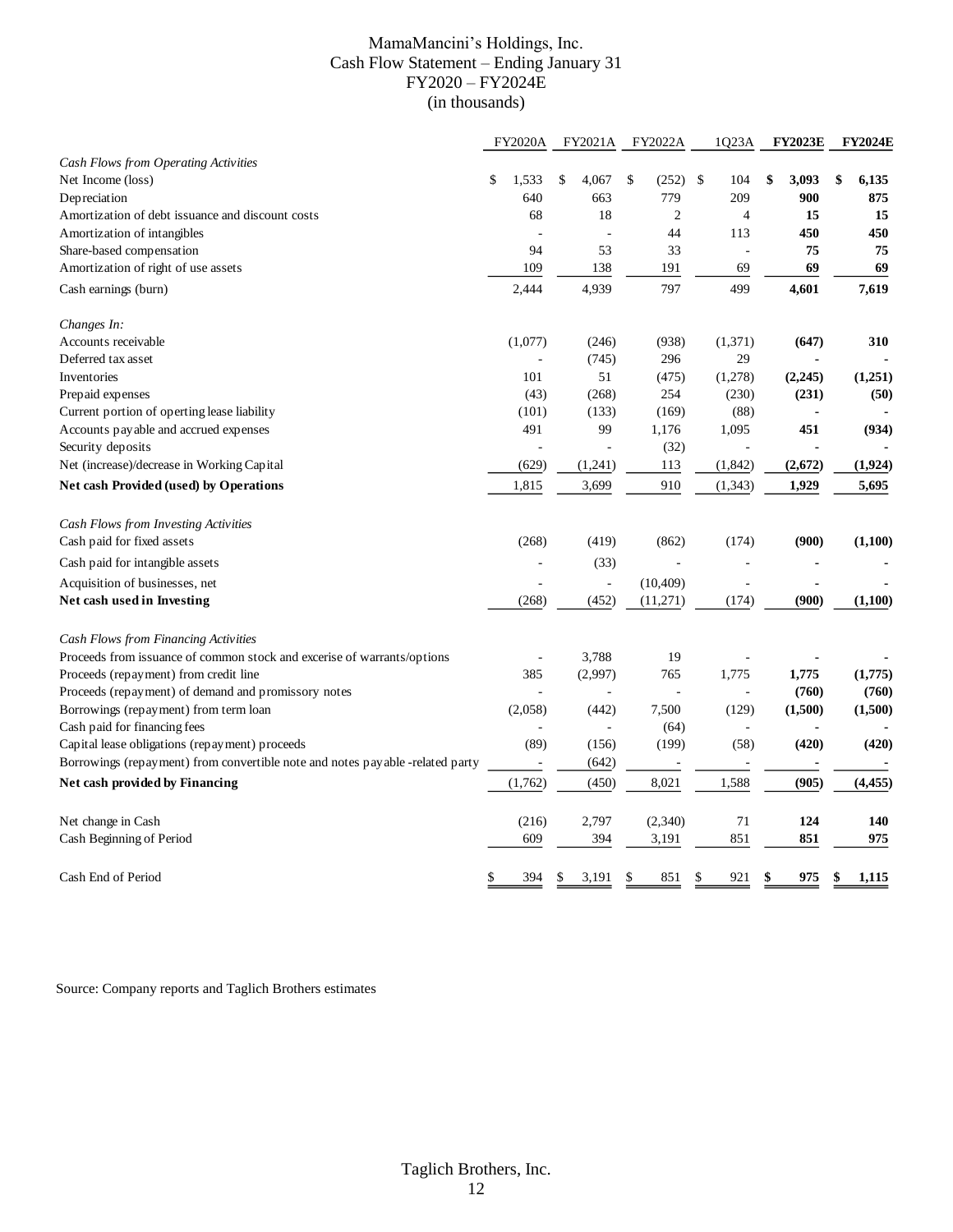#### **Price Chart**



### **Taglich Brothers Current Ratings Distribution**



| 56 % Buy | 44 % Hold

|           | Investment Banking Services for Companies Covered in the Past 12 Months |    |
|-----------|-------------------------------------------------------------------------|----|
| Rating    | <u>#</u>                                                                | %  |
| Buy       | 5                                                                       | 25 |
| Hold      |                                                                         |    |
| Sell      |                                                                         |    |
| Not Rated |                                                                         |    |

# Taglich Brothers, Inc.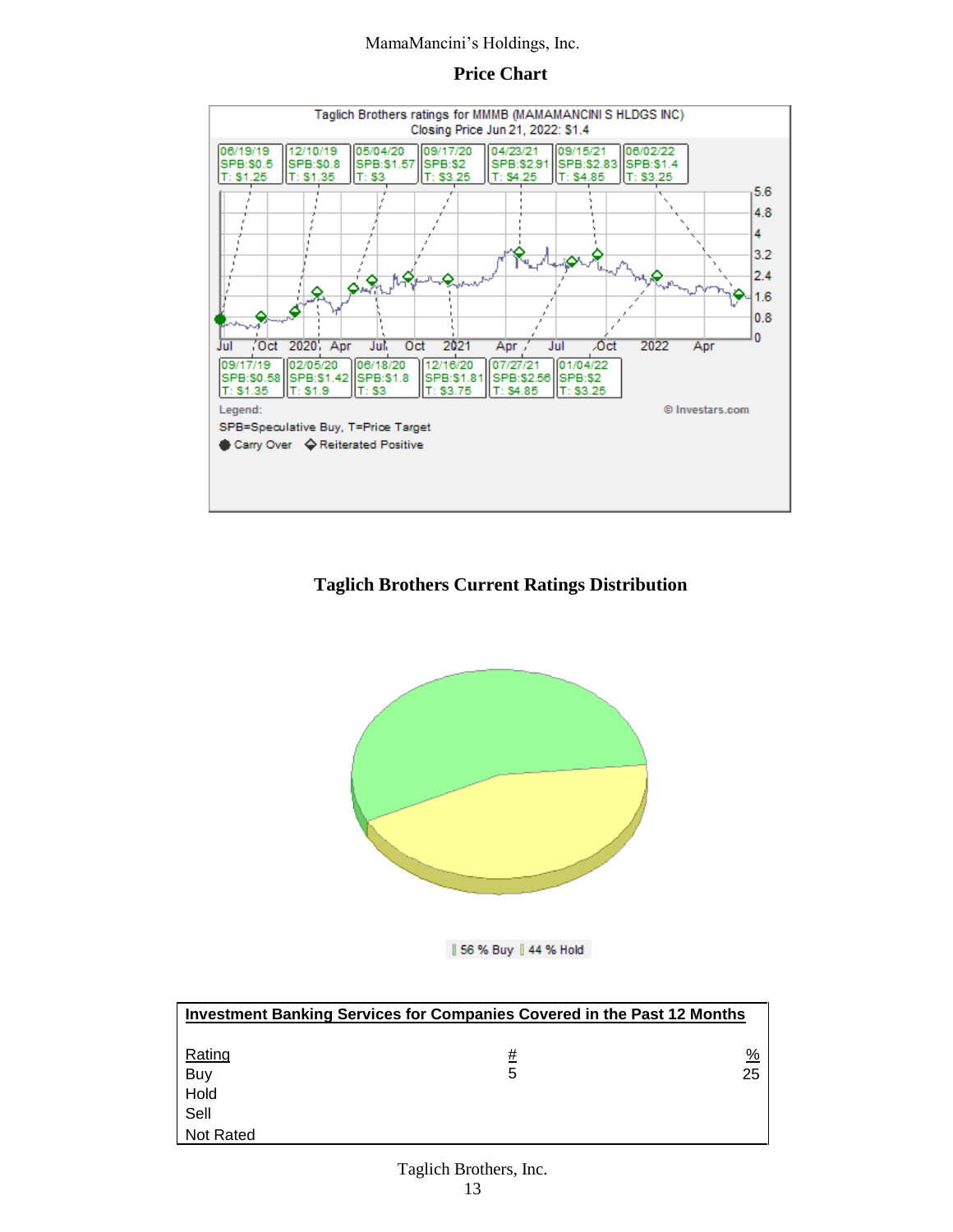#### **Important Disclosures**

As of the date of this report, we, our affiliates, any officer, director or stockholder, or any member of their families do not have a position in the stock of the company mentioned in this report. An employee of Taglich Brothers owns or has a controlling interest in MMMB of 5,000 common shares. Taglich Brothers, Inc. does not currently have an Investment Banking relationship with the company mentioned in this report and was not a manager or co-manager of any offering for the company within the last three years.

All research issued by Taglich Brothers, Inc. is based on public information. In October 2017, the company paid Taglich Brothers a monetary fee of \$4,500 (USD) representing payment for the creation and dissemination of research reports for three months. In February 2018, the company began paying Taglich Brothers a monthly monetary fee of \$1,500 (USD) for the creation and dissemination of research reports.

#### **General Disclosures**

The information and statistical data contained herein have been obtained from sources, which we believe to be reliable but in no way are warranted by us as to accuracy or completeness. We do not undertake to advise you as to changes in figures or our views. This is not a solicitation of any order to buy or sell. Taglich Brothers, Inc. is fully disclosed with its clearing firm, Axos Clearing, LLC, is not a market maker and does not sell to or buy from customers on a principal basis. The above statement is the opinion of Taglich Brothers, Inc. and is not a guarantee that the target price for the stock will be met or that predicted business results for the company will occur. There may be instances when fundamental, technical and quantitative opinions contained in this report are not in concert. We, our affiliates, any officer, director or stockholder or any member of their families may from time to time purchase or sell any of the above-mentioned or related securities. Analysts and members of the Research Department are prohibited from buying or selling securities issued by the companies that Taglich Brothers, Inc. has a research relationship with, except if ownership of such securities was prior to the start of such relationship, then an Analyst or member of the Research Department may sell such securities after obtaining expressed written permission from Compliance.

#### **Analyst Certification**

**I, Howard Halpern, the research analyst of this report, hereby certify that the views expressed in this report accurately reflect my personal views about the subject securities and issuers; and that no part of my compensation was, is, or will be directly or indirectly related to the specific recommendations or views contained in this report.**

#### **Public Companies mentioned in this report:**

Conagra Brands (NYSE: CAG) Hormel Foods (NYSE: HRL)

Sysco Corp. (NYSE: SYY) Tyson Foods (NYSE: TSN)